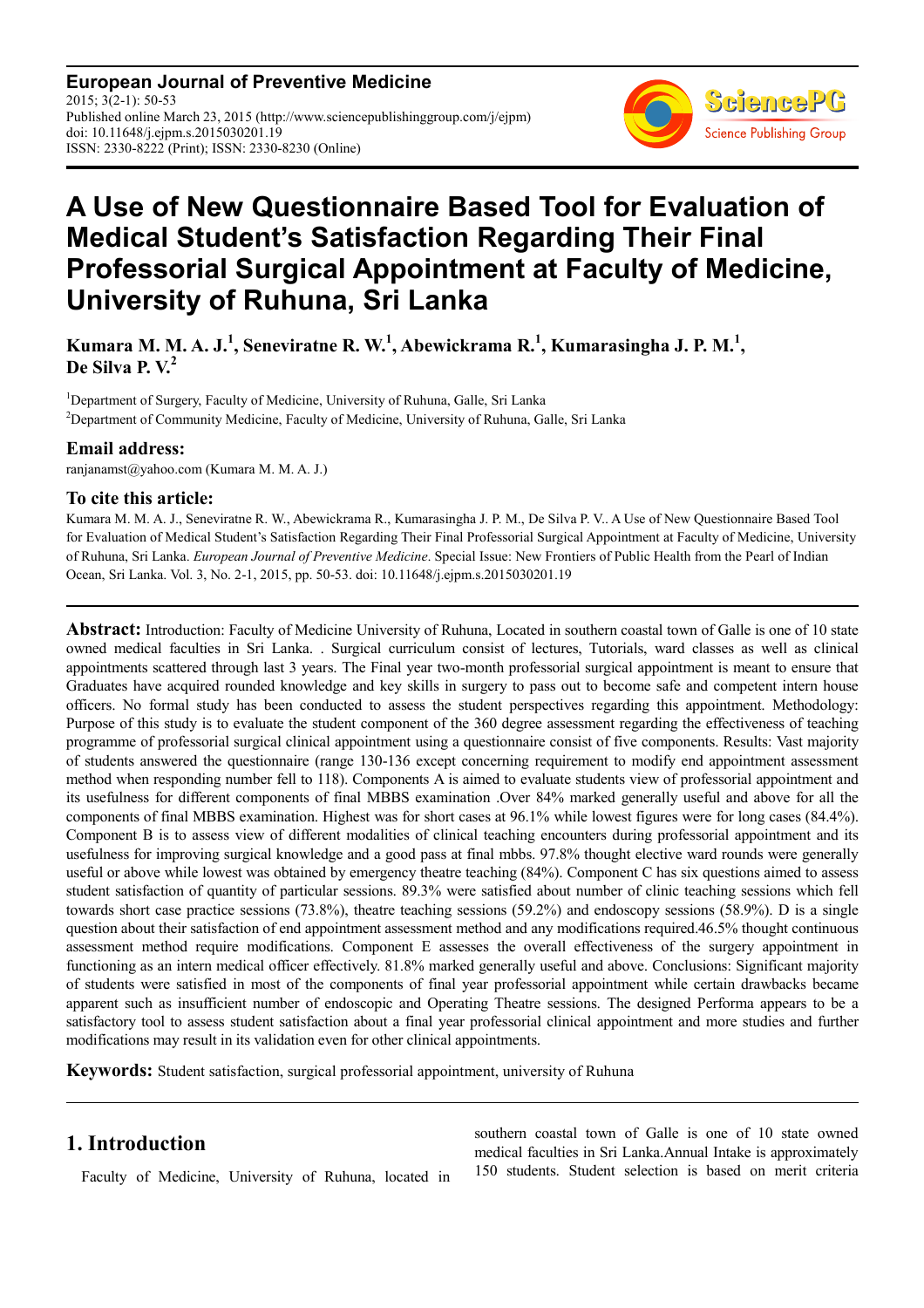employed by university grant commission of Sri Lanka as well as the student preference. The faculty runs a five year traditional curriculum with preclinical, para-clinical and clinical components with some recent modifications. Clinical component is divided into five subjects namely Surgery, Medicine, Paediatrics, Gynaecology & Obstetrics and Psychiatry. Surgical curriculum consist of lectures, Tutorials, ward classes as well as clinical appointments scattered through last 3 years. Latter consist of two two-month clinical appointments in General surgery, two week appointments in ENT,Radiology, Anesthesia, Ophthalmology, Oncologyand general and one month appointment in Orthopaedics. This culminates in final year two month surgical appointment at professorial surgical unit, Teaching Hospital, Karapitiya, Galle. Final year batch is divided in to five groups who do the appointments in rotation making each group size approximately 30. Students face an end appointment assessment which carries marks to final examination.

Justification

Final year professorial surgical appointment is meant to ensure that Graduates have acquired rounded knowledge and key skills in surgery to pass out as safe and competent intern house Officers. No formal study has been conducted to assess the student perspectives regarding this appointment.

Purpose of this study is to evaluate the student component of the 360 degree assessment regarding the effectiveness of teaching programme of professorial surgical clinical appointment using a simple questionnaire. This form of summative assessment will allow both teachers and students to identify defects in curriculum as well as strengths and weaknesses of the teaching programme. Periodic assessment regarding students satisfaction of different aspects of clinical surgical appointment will not only improve quality of experience but also enhance attraction of the field as future career(1)

## **2. Methodology**

A questioners was designed consist of three components A, B, C and two special questions D and E.It consist of open close ended questions to help standardization of responses as well as the evaluation process and open ended questions to allow room for original remarks which are of qualitative value.

Components A aimed to evaluate students view of professorial appointment and its usefulness for different components of final MBBS examination. Six questions to check MCQ, SBA, Essay, Long case, short case were incorporated with five scale student responses ranging from not useful to extremely useful.

Components B aimed to evaluate student's view of different modalities of clinical teaching encounters during professorial appointment and its usefulness for improving surgical knowledge and a good pass at final MBBS.This consist of ten questions covering Elective ward round teaching, emergency ward round teaching,, elective ward class teaching, emergency ward class teaching, Elective theatre teaching, Emergency theatre teaching, endoscopy list teaching, clinic teaching, short cases practice at clinics and end appointment assessment.

Component C has six questions aimed to assess student's satisfaction of quantity of particular sessions.Sessions assessed include numbers of ward rounds (emergency and elective), wardclasses (emergency and elective), theatre teaching sessions (emergency and elective), endoscopy teaching sessions, clinic teaching sessions and short case practice sessions.

Component D is a single question about their satisfaction of end appointment assessment method and any modifications suggested.

Component E assess the overall effectiveness of the surgery appointment in functioning as an intern medical officer effectively.

While component D and E had dichotomous responses other components were evaluated on 5 point scale both widely recognized evaluation methods.

This anonymous questionnaire was distributed among students on the last day of their Professorial surgical appointment and collected after one hour of senior lecturer supervised answering in order to ensure that their answers are independent. Monitor of the group collected papers afterwards to ensure the senior lecturer does not have glimpse about particular student and his paper. Purpose and procedure were explained to students before hand and they were instructed to avoid answering the entire questionnaire, any question or part of questionif they wish to do so.

## **3. Results**

In responding to their satisfaction regarding evaluation of final year surgical appointment with regards to components of the final MBBS examination vast majority of students answered the questionnaire (range 130-136 except concerning requirement to modify end appointment assessment method when responding number fell to 118).

*Table 1. Component A Usefulness of final year professorial surgical appointment with regards to components of the final MBBS examination.* 

| <b>Ouestion</b><br>No.       | Total no. of<br>respond | <b>Not</b><br>Useful | $\frac{0}{2}$ | 2 Some what<br>useful | $\frac{0}{0}$ | 3 Generally<br>useful | $\frac{0}{0}$ | 4 Very<br>useful | $\frac{0}{0}$ | 5 Extremely<br><b>Useful</b> | $\frac{0}{0}$ |
|------------------------------|-------------------------|----------------------|---------------|-----------------------|---------------|-----------------------|---------------|------------------|---------------|------------------------------|---------------|
| <b>MCQ</b>                   | 136                     | $\mathbf{\Omega}$    | .50           | 10                    | 7.35          | 35                    | 26.00         | 55               | 40.00         | 34                           | 25.00         |
| <b>SBA</b>                   | 133                     | 2                    | 1.50          | 16                    | 12.00         | 34                    | 26.00         | 48               | 36.00         | 33                           | 24.80         |
| <b>ESSEY</b>                 | 130                     | $\bigcap$            | 2.30          | 13                    | 10.00         | 44                    | 34.00         | 54               | 42.00         | 16                           | 12.30         |
| <b>LONG</b><br>CASE          | 134                     | 3                    | 2.20          | 14                    | 10.40         | 46                    | 34.00         | 49               | 37.00         | 22                           | 16.40         |
| <b>SHORT</b><br><b>CASES</b> | 135                     |                      | 0.70          | $\overline{4}$        | 2.96          | 12                    | 8.90          | 68               | 50.00         | 50                           | 37.00         |
| <b>VIVA</b>                  | 134                     |                      | 0.70          |                       | 5.22          | 40                    | 30.00         | 53               | 40.00         | 33                           | 24.60         |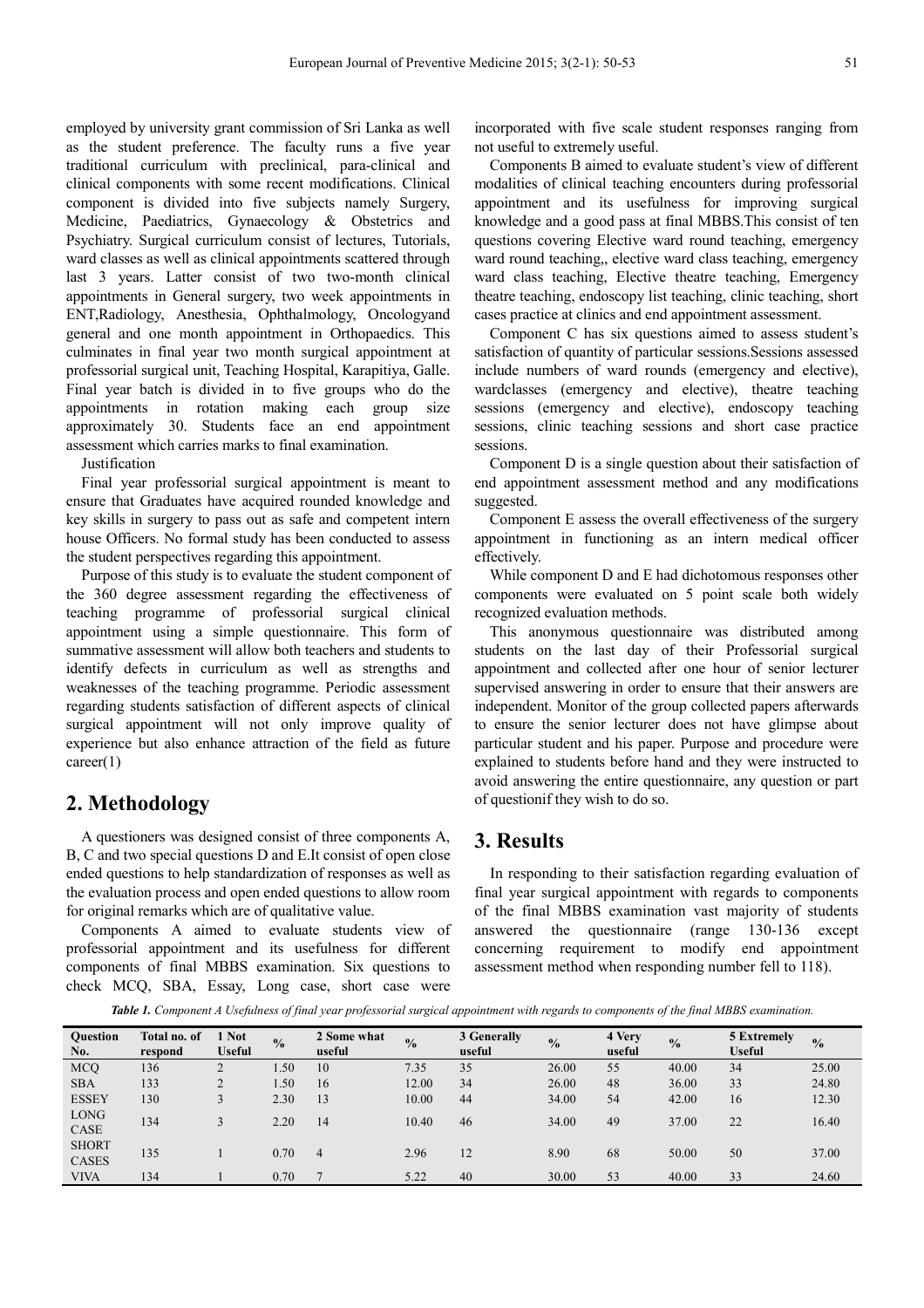98.5%(124) marked Generally useful and above for usefulness on MCQ component while their responses were distributed as 25.7%, 40.4% and 25% along ascending order of generally useful, very useful and extremely useful. 86.5% thought generally useful and above for SBA component with 25.6, 36.1 and 24.8 distribution along ascending order. 89%

thought it as GU and above for essays with 33.8%, 41.5% 12.3% distribution. For long cases it was 84.4 % breaking down to 34.3%, 36.6% and 16.4% while figures for short cases were 96.3% breaking down to 8.9% 50.4% and 37%. (94.1 % thought the appointment was generally useful and above for viva breaking down to 29.9%, 39.6% and 24.6%.

*Table 2. Component B Usefulness of different clinical encounters with regard to improving surgical knowledge and achieving good pass in the final MBBS.* 

|                                      | Total no. of respond<br>of this question | <b>Not</b><br>useful | $\frac{0}{0}$ | Somewhat<br>useful | $\frac{0}{0}$ | Generally<br>useful | $\frac{0}{0}$ | <b>Very</b><br>useful | $\frac{0}{0}$ | <b>Extremely</b><br>useful | $\frac{0}{0}$ |
|--------------------------------------|------------------------------------------|----------------------|---------------|--------------------|---------------|---------------------|---------------|-----------------------|---------------|----------------------------|---------------|
| Elective ward round<br>teaching      | 136                                      |                      | 0.00          | 3                  | 2.20          | 31                  | 22.79         | 63                    | 46.32         | 39                         | 28.67         |
| Emergency ward<br>round teaching     | 133                                      | $\overline{4}$       | 3.00          | 14                 | 10.52         | 39                  | 29.32         | 49                    | 36.84         | 27                         | 20.30         |
| Elective ward class<br>teaching      | 134                                      |                      | 0.75          | $\overline{7}$     | 5.22          | 40                  | 29.85         | 55                    | 41.04         | 31                         | 23.13         |
| Emergency ward class<br>teaching     | 125                                      | 3                    | 2.40          | 10                 | 8.00          | 40                  | 32.00         | 47                    | 37.60         | 25                         | 20.00         |
| Elective theatre<br>teaching         | 128                                      |                      | 0.00          | 14                 | 10.93         | 47                  | 36.71         | 47                    | 36.71         | 20                         | 15.62         |
| <b>Emergency Theatre</b><br>teaching | 125                                      | $\overline{2}$       | 1.60          | 18                 | 14.40         | 41                  | 32.80         | 43                    | 34.40         | 21                         | 16.80         |
| Endoscopy teaching                   | 126                                      | 5                    | 3.96          | 11                 | 8.73          | 42                  | 33.33         | 52                    | 41.26         | 16                         | 12.69         |
| Clinic teaching                      | 135                                      |                      | 0.00          | $\overline{2}$     | 1.48          | 20                  | 14.81         | 57                    | 42.22         | 56                         | 41.48         |
| Clinic short case                    |                                          |                      |               |                    |               |                     |               |                       |               |                            |               |
| performance<br>assessment            | 131                                      |                      | 0.00          | 6                  | 4.58          | 16                  | 12.21         | 45                    | 34.35         | 64                         | 48.85         |
| Continuous                           |                                          |                      |               |                    |               |                     |               |                       |               |                            |               |
| assessment                           | 128                                      | 5                    | 3.90          | 12                 | 9.37          | 37                  | 28.90         | 51                    | 39.84         | 23                         | 17.96         |

In evaluating usefulness of different clinical encounters with regard to improving surgical knowledge and achieving a good pass in the final MBBS majority of students responded (range 125-136). 97.8% thought elective ward rounds were generally useful or above.46.3% thought them as very useful and 28.7% extremely useful. Figures for emergency ward rounds were 86.5 %, 36.8% and 20.3%. Elective ward classes scored 94.1 % with 41% marking very useful and 23.1% generally useful while figures for emergency ward classes were 87.6%, 37.6% and 20%. Elective theatre teaching recorded 89.1% as useful with 36.7% generally useful and 15.6% extremely useful. Figures for emergency theatre teaching was 84%, 34.4% and 12.7%.87.3% marked endoscopy teaching as generally useful or above breaking down in to 33.3%, 41.3% and 12.7 % along lines of generally useful, very useful and extremely useful. Figures for clinic teaching were 98.5% breaking in to 14.8%, 42.2% and 41.5% while those for clinic short case teaching was 95.4% breaking to 12.2%, 34.4% and 48.9%. 86.3% marked Continuous assessment as generally useful and above which 28.9% thought generally useful and 39.8% thought very useful.

|                                                                    | Total no. of respond<br>of this Question | <b>Not Adequate</b> | $\frac{0}{0}$ | Adequate | $\frac{0}{0}$ |
|--------------------------------------------------------------------|------------------------------------------|---------------------|---------------|----------|---------------|
| Number of ward round (emergency and<br>elective) teaching sessions | 128                                      | 32                  | 25.00         | 96       | 75.00         |
| Number of ward class (emergency and<br>elective) teaching sessions | 128                                      | 50                  | 39.10         | 78       | 60.90         |
| Number of theatre (emergency and elective)<br>teaching sessions    | 129                                      | 53                  | 41.10         | 76       | 58.90         |
| Number of endoscopy teaching sessions                              | 128                                      | 53                  | 41.40         | 75       | 58.60         |
| Number of clinic teaching sessions                                 | 121                                      | 13                  | 10.70         | 108      | 89.30         |
| Number of clinic short case practice sessions                      | 121                                      | 32                  | 26.40         | 89       | 73.60         |

In assessing overall volume of teaching encounters for obtaining adequate knowledge in surgery for final MBBS significant majority responded (Range 122-136).75% thought number of ward rounds were adequate and 61.2% thought that of ward classes were adequate. 59.2% though number of teaching theatre sessions were adequate and 58.9 % thought

number of endoscopy sessions was adequate. 89.3% were satisfied about number of clinic teaching sessions and 73.8% about short case practice sessions.

53.8% (63/117) thought continuous assessment method requires modifications when assessed as component D.

When inquired about effectiveness of Final year